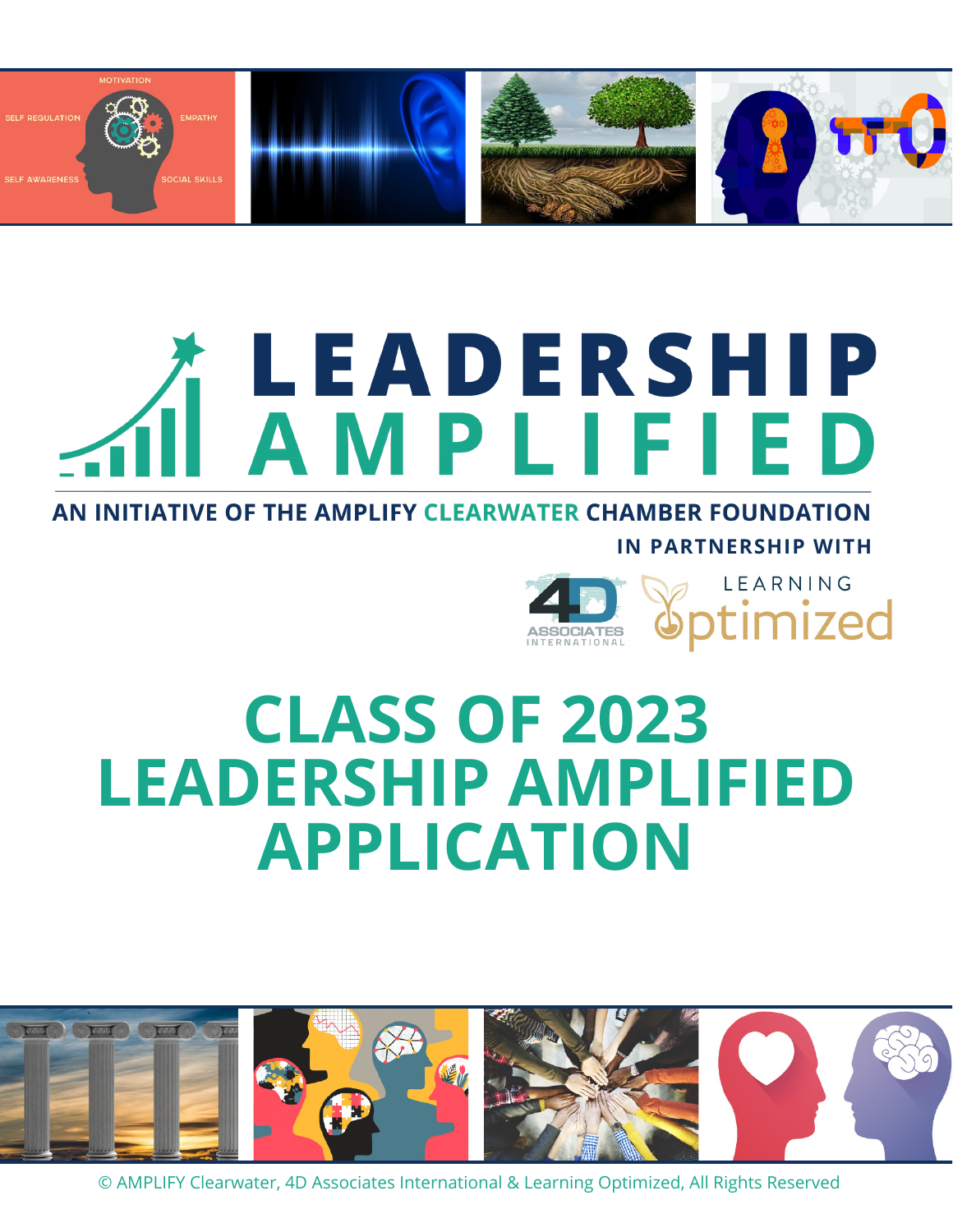# **INTRODUCTION**

In today's world of remarkable social and technological change, increasing health and economic uncertainties, cultural transformations and polarizing attitudes towards governance, the need for genuine and sustainable leadership at all levels of society, and within every community, has never been more clear. For those who recognize that leadership is not a merely a result of one's title or station in life but rather something more fundamental, we have an extraordinary opportunity for you…

AMPLIFY Clearwater has partnered with 4D Associates International and Learning Optimized – a premier in-person and virtual training and coaching collaboration specializing in the design and delivery of sophisticated leadership development programs. This unique interactive training program utilizes evidenced-based models within the social sciences along with proprietary diagnostics, frameworks and methods of delivery that accelerate the personal and professional growth of civic and business leaders allowing them to measurably enhance their individual success and increase the value they bring to their organizations, and within their communities.

4D & Learning Optimized facilitators have decades of experience drawing upon a range of proven training and coaching techniques that get underneath the surface of performance to redefine genuine leadership as the ultimate outcome of unique mindsets, attitudes and a range of conscientious behaviors that are grounded in the being-ness of partnership with others. Our program's participants discover that their true capacity for Leadership is not a function of their abilities (strengths and achievements) but rather an expression of their Responsibility... their commitment to transcend comfort and convenience and expand their capacity to truly be in service to others for the common good. We also recognize that actual leadership is not something that can simply be learned by taking courses or reading a stack of books. It requires a disciplined practice with creative methods for continual reinforcement and accountability, which are essential aspects of our program's curriculum.

# **ELIGIBILITY & REQUIREMENTS**

#### **A. Selection Process**

- You must submit your application on or before 5pm, Wednesday, August 10, 2022.
- Your application must be submitted electronically only; no other forms will be accepted.
- You will be notified of the selection committee's decision regarding your application by Thursday, September 1, 2022.

#### **B. Eligibility**

- Except in exceptional circumstances, only one applicant per year is allowed to participate in **Leadership AMPLIFIED** from any company or organization as we seek to create diversity in the business sectors represented.
- You may participate in Leadership AMPLIFIED only with the written endorsement and consent of the chief executive officer of your company or organization.

# **C. Tuition**

- There is no application fee for **Leadership AMPLIFIED**.
- Tuition for **Leadership AMPLIFIED** is as follows: For members of AMPLIFY Clearwater, tuition is \$1,795. The price includes full access to the 9-month virtual program, all fees associated with any additional in-person socials that may be added, and one year of membership in the **Leadership AMPLIFIED** alumni association. A discounted tuition rate of \$895 is reserved for AMPLIFY & Magnify level Chamber Members. For future Chamber members, tuition is \$2,295.
- If you are invited to participate, **Leadership AMPLIFIED** must receive payment in full prior to the Kick-Off Retreat on September 29th, 2022.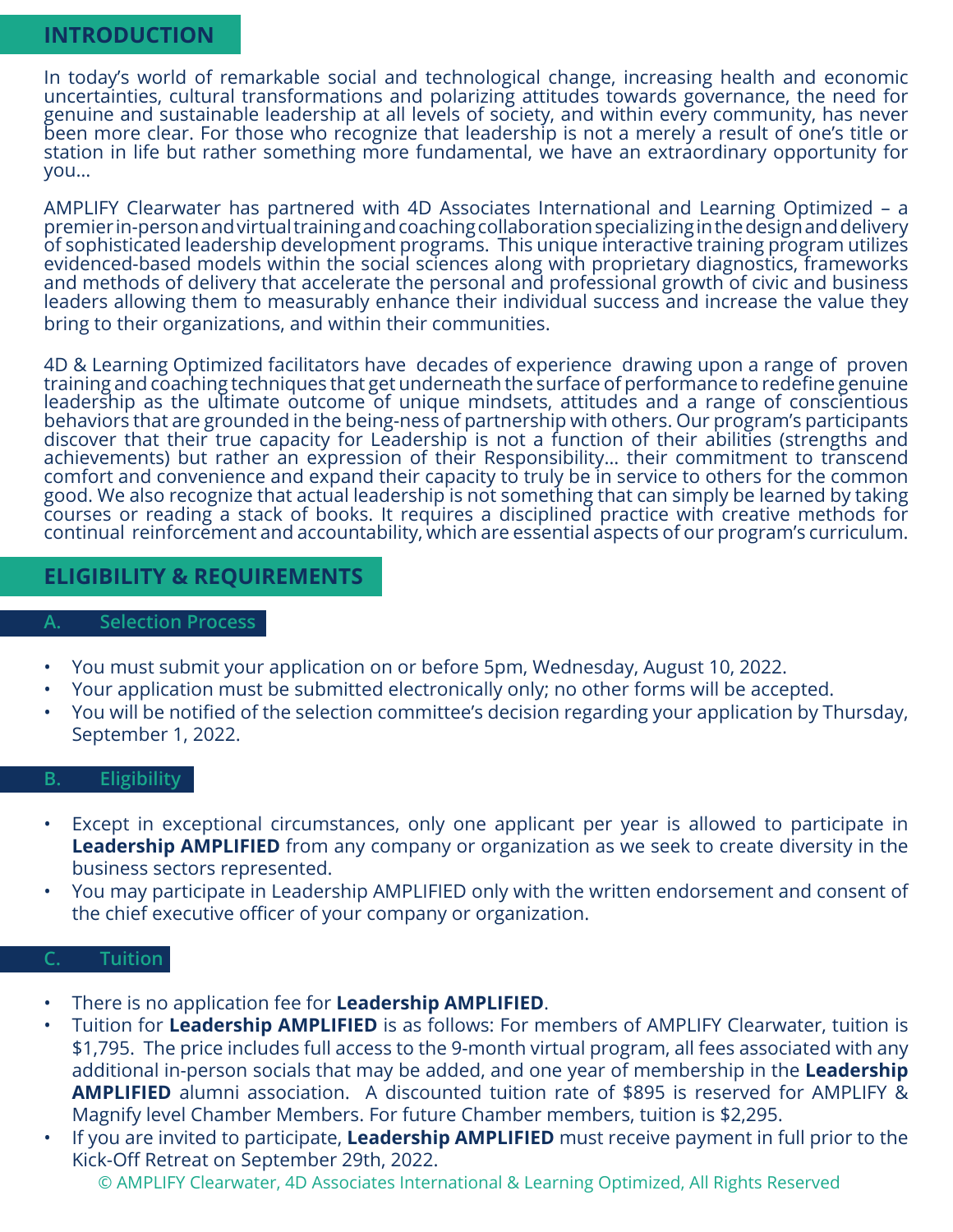#### **D. Deferral**

• If you are invited to participate in **Leadership AMPLIFIED**, you may not defer your selection to a subsequent year; instead, you must reapply for participation in subsequent classes. Without exception, deferral is not permitted.

#### **E. Key Dates**

| <b>Application Deadline</b>                                                       | Wednesday, August 10, 2022                                 |                                      |
|-----------------------------------------------------------------------------------|------------------------------------------------------------|--------------------------------------|
| <b>Selection Notification</b>                                                     | Thursday, September 1, 2022                                |                                      |
| <b>Kick-off Retreat</b><br><b>Retreat Day 2</b><br>Wyndham Grand Clearwater Beach | Thursday, September 29, 2022<br>Friday, September 30, 2022 | $9:30AM - 5:30PM$<br><b>9AM-12PM</b> |
| <b>Monthly Sessions</b>                                                           |                                                            |                                      |

| Virtual                        | Tuesday, October 18, 2022  | 9AM-12:30PM                |  |
|--------------------------------|----------------------------|----------------------------|--|
| <b>Virtual</b>                 | Tuesday, November 15, 2022 | 9AM-12:30PM                |  |
| <b>Hilton Clearwater Beach</b> | Tuesday, December 13, 2022 | 1PM-5PM                    |  |
|                                |                            | Followed by evening social |  |
| Virtual                        | Tuesday, January 17, 2023  | 9AM-12:30PM                |  |
| <b>Virtual</b>                 | Tuesday, February 21, 2023 | 9AM-12:30PM                |  |
| <b>Virtual</b>                 | Tuesday, March 14, 2023    | 9AM-12:30PM                |  |
| <b>Virtual</b>                 | Tuesday, April 11, 2023    | 9AM-12:30PM                |  |

**Program Graduation** Thursday, May 11, 2023 12PM-5PM *Followed by graduation celebration*

### **F. Attendance Requirements**

- Each participant is required to attend the Kick-off 2-Day Retreat and 6 of 8 full sessions to be considered for graduation and alumni status with **Leadership AMPLIFIED**.
- Each virtual session will take place from 9AM-12:30PM EST and in-person classes vary.
- Any partial participation in a session will count as an absence.

# **APPLICATION ON THE FOLLOWING PAGES**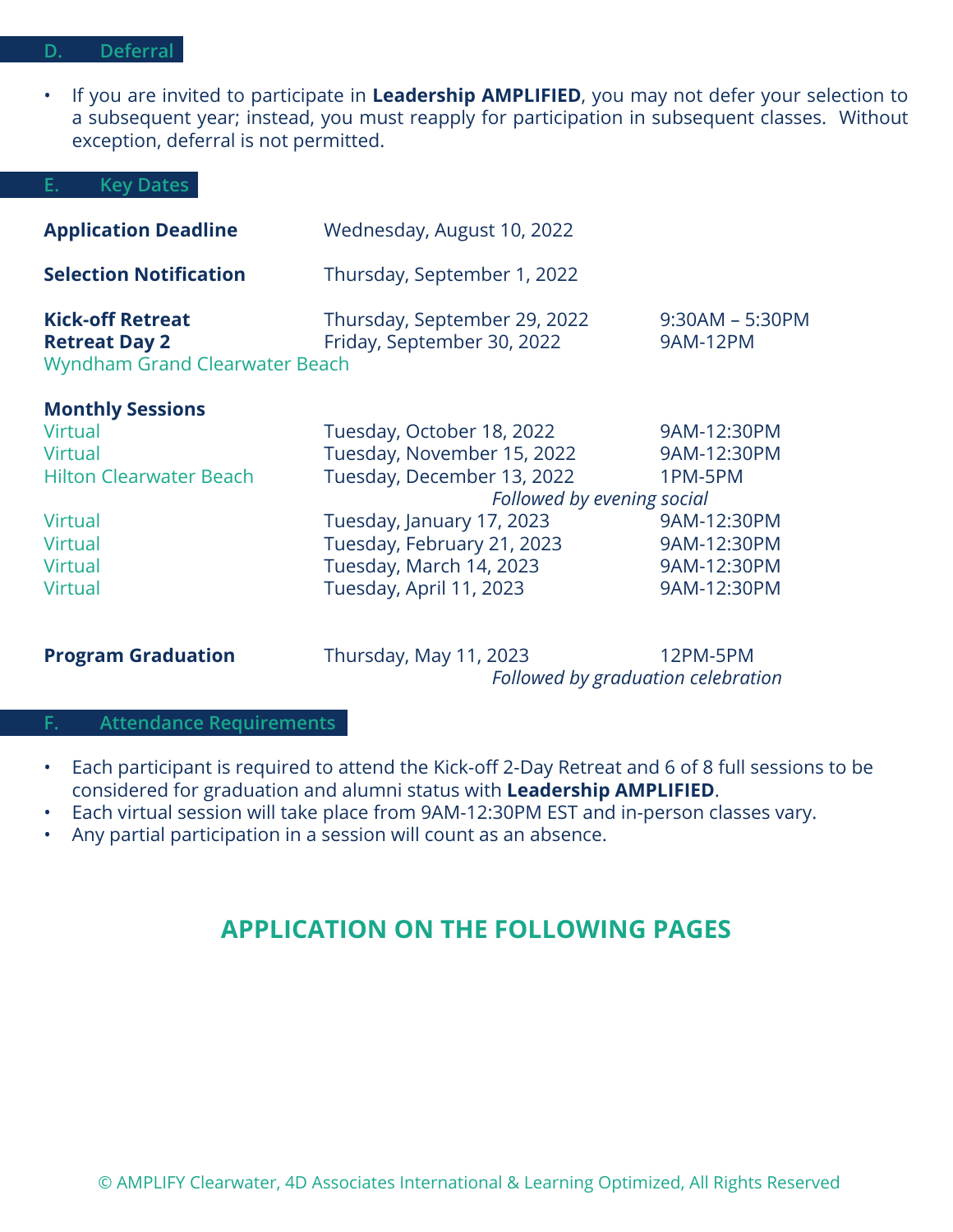# **APPLICANT INFORMATION**

| Name                                                                                                           |
|----------------------------------------------------------------------------------------------------------------|
|                                                                                                                |
|                                                                                                                |
|                                                                                                                |
| Geographic Scope of your organization's business _______________________________                               |
|                                                                                                                |
| Is your employer a member of AMPLIFY Clearwater?<br>yes<br>no                                                  |
|                                                                                                                |
|                                                                                                                |
|                                                                                                                |
| Mobile Number (Call 2012) 2012 12:00:00 12:00:00 12:00:00 12:00:00 12:00:00 12:00:00 12:00:00 12:00:00 12:00:0 |
|                                                                                                                |

**Please list any other leadership programs in Clearwater or elsewhere you have participated in.**

| Are you currently employed?      | $\bigcap$ yes | $\bigcap$ no |                            |
|----------------------------------|---------------|--------------|----------------------------|
| Are you currently self-employed? |               |              | $\bigcap$ yes $\bigcap$ no |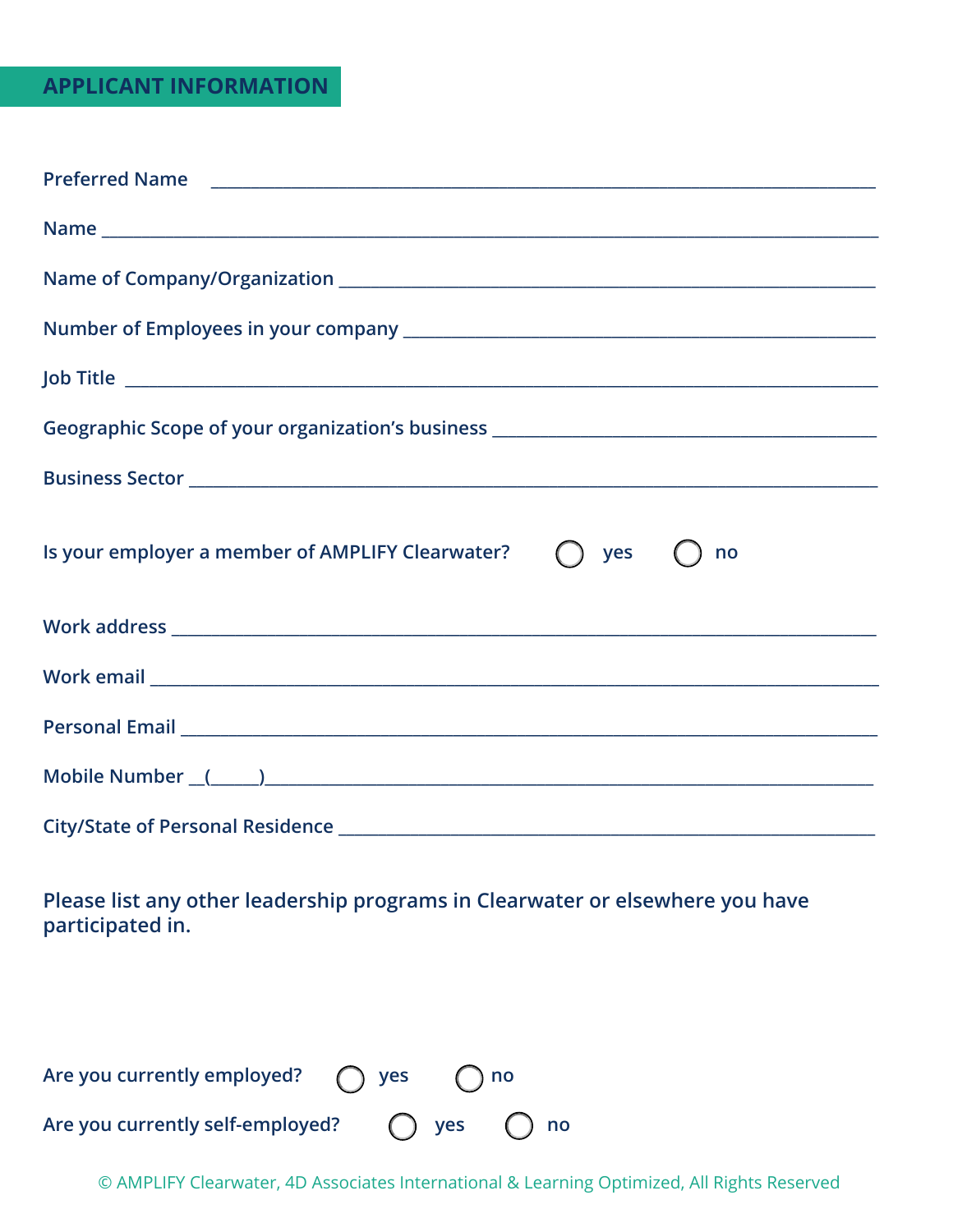# **PAYMENT VERIFICATION**

| Person responsible for payment example and the set of the set of the set of the set of the set of the set of the set of the set of the set of the set of the set of the set of the set of the set of the set of the set of the |  |                  |       |  |
|--------------------------------------------------------------------------------------------------------------------------------------------------------------------------------------------------------------------------------|--|------------------|-------|--|
|                                                                                                                                                                                                                                |  |                  |       |  |
| <b>DEMOGRAPHIC INFORMATION</b>                                                                                                                                                                                                 |  |                  |       |  |
| What is your gender? $\bigcirc$ male                                                                                                                                                                                           |  | $\bigcap$ female | other |  |
|                                                                                                                                                                                                                                |  |                  |       |  |
|                                                                                                                                                                                                                                |  |                  |       |  |
| <b>REQUIRED DOCUMENTS</b>                                                                                                                                                                                                      |  |                  |       |  |

The following documents are a required part of your application to **Leadership AMPLIFIED**: Professional resume and one letter of recommendation (more information below).

# **COMMITTMENT**

- Please include one letter of recommendation. (Do not include more than one.) The letter should be from someone who knows you well and can comment on your ability to take your **Leadership AMPLIFIED** experience and use it for long-term leadership within our community.
- Applicants for **Leadership AMPLIFIED** must have the support of their sponsoring business or organization. The sponsor or employer must sign this form to indicate their support of the applicant's participation in the program. Applications will not be considered without this signature.

| Sponsor or Employer Signature  |       |
|--------------------------------|-------|
| Print Sponsor or Employer Name | Title |
| Applicant Signature            | Date  |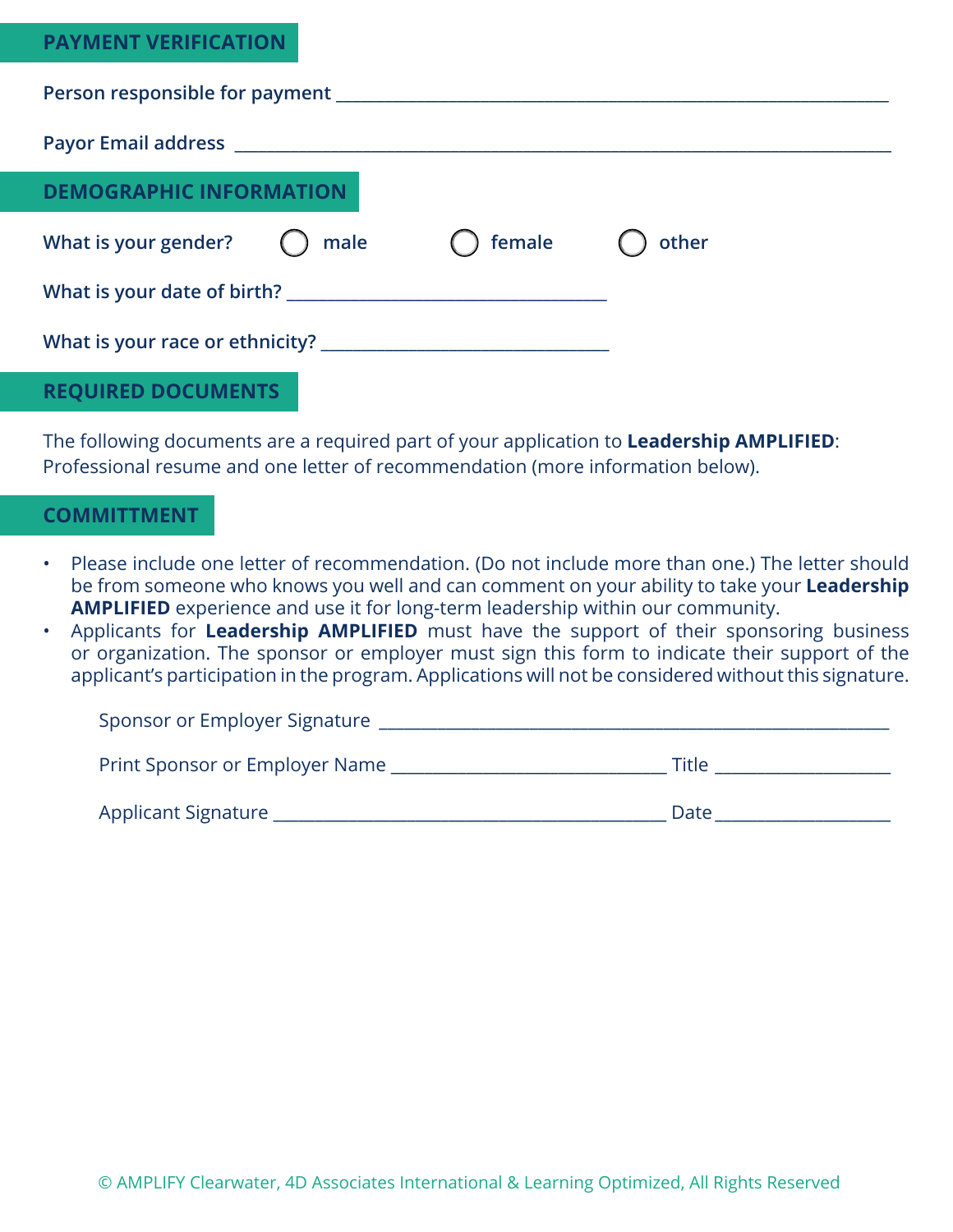# **DELIVERY INSTRUCTIONS**

Applicant Checklist:

Completed PDF Application with Signature(s)

Professional Resume

(1) One Letter of Recommendation

Email completed application to: Kristina Park Kristina@amplifyclearwater.com (you will receive a confirmation via email when we receive your application)

Initial the box below to confirm your understanding of the following statements:

- The information in this application is accurate to the best of my knowledge.
- **• Leadership AMPLIFIED** requires September 2-Day Kick-off Retreat **AND** 6 out of 8 sessions for successful completion of this program.
- If I am accepted to **Leadership AMPLIFIED**, my tuition must be paid in full prior to the Opening Session on September 29, 2022.

 **Applicant initials**

On behalf of **Leadership AMPLFIED**, we sincerely appreciate your interest in applying for our program.

Respectfully,

The **Leadership AMPLIFIED** Selection Committee

# LEADERSHIP<br>AMPLIFIED

# AN INITIATIVE OF THE AMPLIFY CLEARWATER CHAMBER FOUNDATION

# **IN PARTNERSHIP WITH**

LEARNING